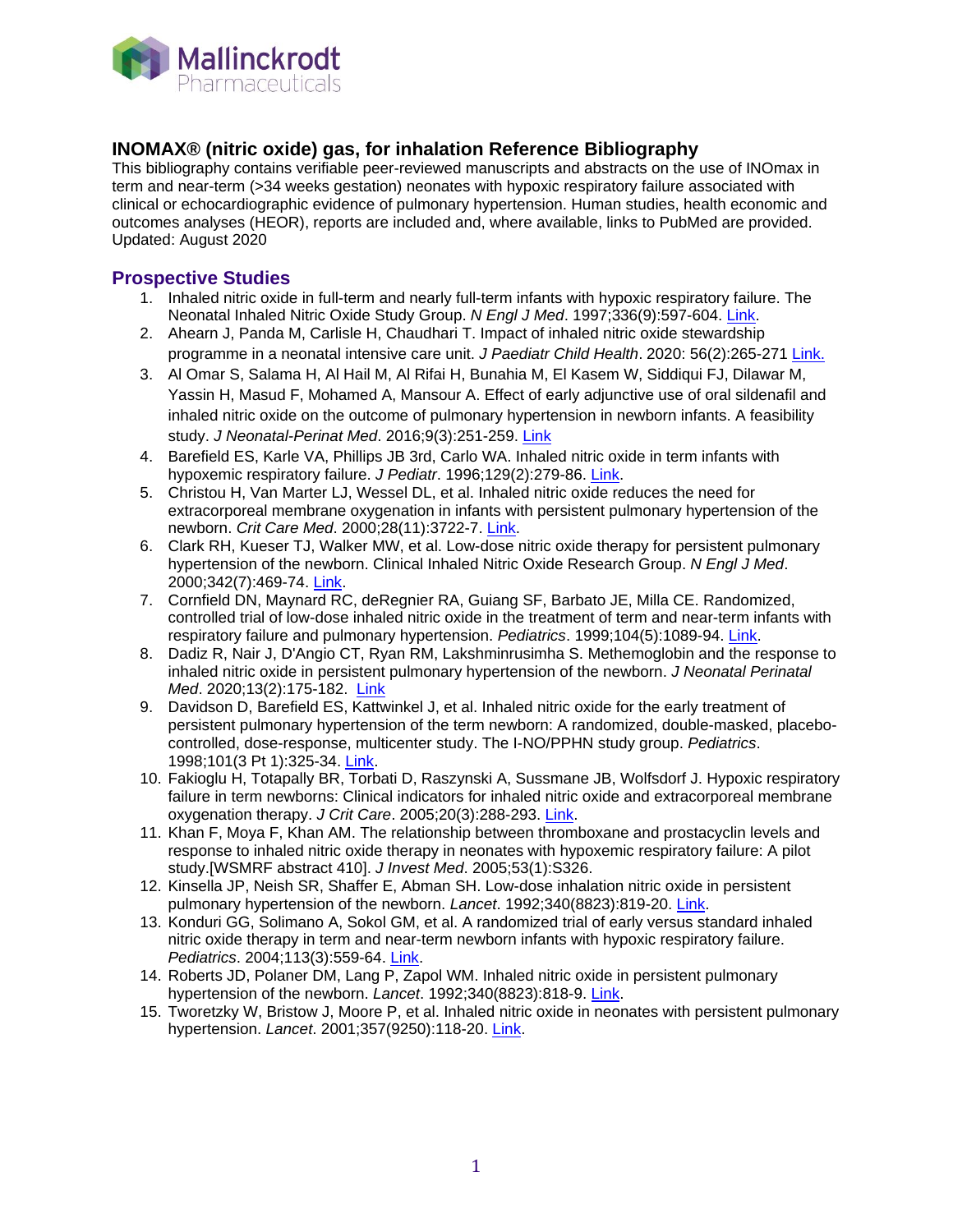

### **Retrospective Studies**

- 16. Bondi D, Shah P, Hussain W, Barlett A, Knoebel R, Morgan S, Mosakowski S, Orr R, Parker B, Singh J, Schreiber M. Inhaled nitric oxide stewardship in the neonatal intensive care unit. [ACCP abstract 338] *J Am Coll Clin Pharm.* 2018;1(2):247.
- 17. Coates EW, Klinepeter ME, O'Shea TM. Neonatal pulmonary hypertension treated with inhaled nitric oxide and high-frequency ventilation. *Journal of Perinatology*. 2008;28(10):675-9. [Link.](http://www.ncbi.nlm.nih.gov/pubmed/18580880)
- 18. Golombek SG, Young JN. Efficacy of inhaled nitric oxide for hypoxic respiratory failure in term and late preterm infants by baseline severity of illness: A pooled analysis of three clinical trials. *Clin Ther*. 2010;32(5):939-48. [Link.](http://www.ncbi.nlm.nih.gov/pubmed/20685502)
- 19. Kayton A, Timoney P, Vargo L, Perez JA. Current practices and attitudes regarding use of inhaled nitric oxide in the NICU: results from a survey of members of the national association of neonatal nurse practitioners. *Adv Neonatal Care*. 2018;18(2):88-97. [Link](https://www.ncbi.nlm.nih.gov/pubmed/29465446)
- 20. Lawrence KM, Monos S, Adams S, Herkert L, Peranteau WH, Munson DA, Hopper RK, Avitabile CM, Rintoul NE, Hedrick HL. Inhaled nitric oxide is associated with improved oxygenation in a subpopulation of infants with congenital diaphragmatic hernia and pulmonary hypertension. J Pediatr. 2020;219:167-172. [Link](https://www.ncbi.nlm.nih.gov/pubmed/31706636)
- 21. Lowe CG, Trautwein JG. Inhaled nitric oxide therapy during the transport of neonates with persistent pulmonary hypertension or severe hypoxic respiratory failure. *Eur J Pediatr*. 2007;166(10):1025-31. [Link.](http://www.ncbi.nlm.nih.gov/pubmed/17205243)
- 22. Morel AA, Shreck E, Mally PV, Kim Y, Bailey SM, Wachtel EV. Clinical characteristics and factors associated with term and late preterm infants that do not respond to inhaled nitric oxide (iNO). *J Perinat Med*. 2016;44(6):663-668. [Link](https://www.ncbi.nlm.nih.gov/pubmed/26352080)
- 23. Nelin LD, Potenziano JL. Inhaled nitric oxide for neonates with persistent pulmonary hypertension of the newborn in the CINRGI study: time to treatment response. *BMC Pediatrics.* 2019;19(1):1-7. [Link](https://www.ncbi.nlm.nih.gov/pubmed/30636626)
- 24. Sahni R, Ameer X, Ohira-Kist K, Wung JT. Non-invasive inhaled nitric oxide in the treatment of hypoxemic respiratory failure in term and preterm infants. *J Perinat.* 2017;37(1):54-60. [Link](https://www.ncbi.nlm.nih.gov/pubmed/27711045)

#### **Case Reports**

25. Kelly LK, Porta NF, Goodman DM, Carroll CL, Steinhorn RH. Inhaled prostacyclin for term infants with persistent pulmonary hypertension refractory to inhaled nitric oxide. *J Pediatr*. 2002;141(6):830-2. [Link.](http://www.ncbi.nlm.nih.gov/pubmed/12461501)

#### **Outside of United States Studies**

- 26. Chotigeat U, Khorana M, Kanjanapatakul W. Outcome of neonates with persistent pulmonary hypertension of the newborn treated with inhaled nitric oxide. *J Med Assoc Thailand*. 2002;85(7):800-7. [Link.](http://www.ncbi.nlm.nih.gov/pubmed/12296412)
- 27. Chotigeat U, Khorana M, Kanjanapattanakul W. Inhaled nitric oxide in newborns with severe hypoxic respiratory failure. *J Med Assoc Thailand*. 2007;90(2):266-271. [Link.](http://www.ncbi.nlm.nih.gov/pubmed/17375630)
- 28. Goh AY, Lum LC, Roziah M. Low-dose inhaled nitric oxide in term and near-term infants with hypoxic respiratory failure: A malaysian experience. *Med J Malaysia*. 2001;56(3):336-40. [Link.](http://www.ncbi.nlm.nih.gov/pubmed/11732080)
- 29. Gonzalez A, Fabres J, D'Apremont I, et al. Randomized controlled trial of early compared with delayed use of inhaled nitric oxide in newborns with a moderate respiratory failure and pulmonary hypertension. *Journal of Perinatology*. 2010;30(6):420-4. [Link.](http://www.ncbi.nlm.nih.gov/pubmed/19890345)
- 30. Gonzalez AJ, Fabres JG, D'Apremont Ivonne, et al. Randomized trial of early use of inhaled nitric oxide in newborn with acute lung disease and pulmonary hypertension. *Pediatr Res*.1999;45(4):303A.
- 31. Ichiba H, Matsunami S, Itoh F, Ueda T, Ohsasa Y, Yamano T. Three-year follow up of term and near-term infants treated with inhaled nitric oxide. *Pediatrics International*. 2003;45(3):290-3. [Link.](http://www.ncbi.nlm.nih.gov/pubmed/12828583)
- 32. Ng SCY, Koh PL, Kao PT, Niduvaje K. Use of inhaled nitric oxide and high frequency oscillatory ventilation in refractory persistent pulmonary hypertension of the newborn secondary to meconium aspiration syndrome. *Singapore Paediatr J*. 2002;44(2):62-65.